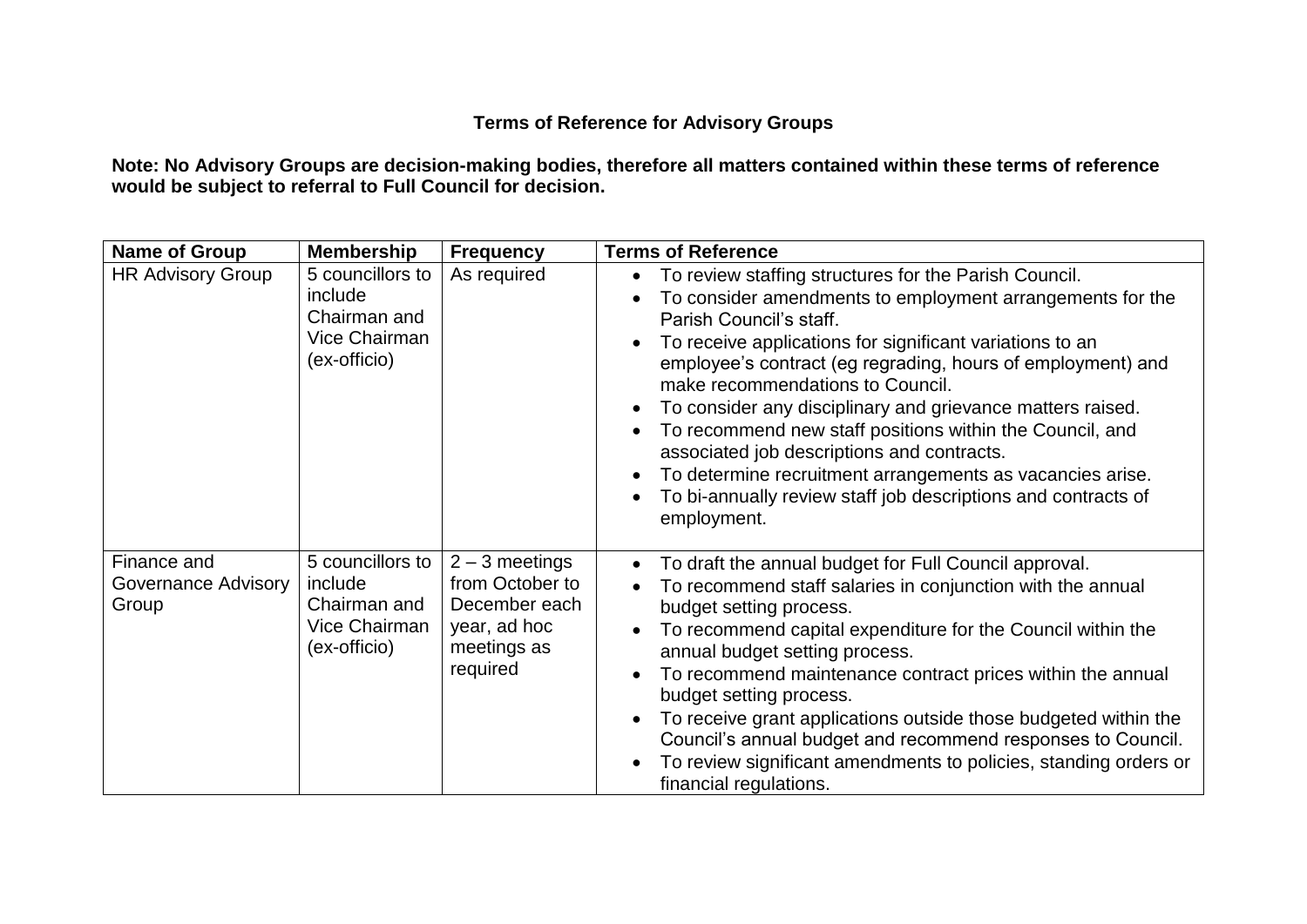|                                    |                                            |                                                                   | To periodically review the Council's banking and investment<br>arrangements.                                                                                                                                                                                                                                                                                                                                                                                                                                                                                                                                                                                                                                                                                                                                                                                                                                                                                                                                                                                                                          |
|------------------------------------|--------------------------------------------|-------------------------------------------------------------------|-------------------------------------------------------------------------------------------------------------------------------------------------------------------------------------------------------------------------------------------------------------------------------------------------------------------------------------------------------------------------------------------------------------------------------------------------------------------------------------------------------------------------------------------------------------------------------------------------------------------------------------------------------------------------------------------------------------------------------------------------------------------------------------------------------------------------------------------------------------------------------------------------------------------------------------------------------------------------------------------------------------------------------------------------------------------------------------------------------|
| <b>Amenities Advisory</b><br>Group | 5 councillors                              | Annually, with<br>ad hoc<br>additional<br>meetings as<br>required | To recommend maintenance and improvement requirements for<br>the following areas:<br>Community Centre Outside Space incl. Pond and<br>$\circ$<br>landscaping (excluding car park)<br>Leisure Garden<br>$\bigcirc$<br>Cemetery<br>$\circ$<br>Mulberry Village Green Open Space and Play Area<br>Trafalgar Square Open Space and Play Area<br>Devlin Drive Open Space Play Area<br>To recommend maintenance and improvement requirements for<br>the following facilities:<br><b>Grit bins</b><br>$\circ$<br>Dog bins<br><b>Benches</b><br>$\circ$<br><b>Bus shelters</b><br>Notice boards<br>War memorial<br><b>Bronze sculpture</b><br>$\circ$<br>To review and recommend all maintenance contracts on expiry.<br>To receive and review offers of additional open space land<br>including S106/CIL, and to recommend future use of that land.<br>To review the fees and charges for the Rectory Lane Cemetery.<br>To report any significant matters affecting the visual amenity of<br>the parish.<br>To consider any opportunities for grant funding for environmental<br>improvements to the parish. |
| <b>Community Centre</b>            | 5 councillors<br>plus 2 [ <i>rising to</i> | Quarterly                                                         | To receive operational reports on the performance of the<br><b>Community Centre</b>                                                                                                                                                                                                                                                                                                                                                                                                                                                                                                                                                                                                                                                                                                                                                                                                                                                                                                                                                                                                                   |